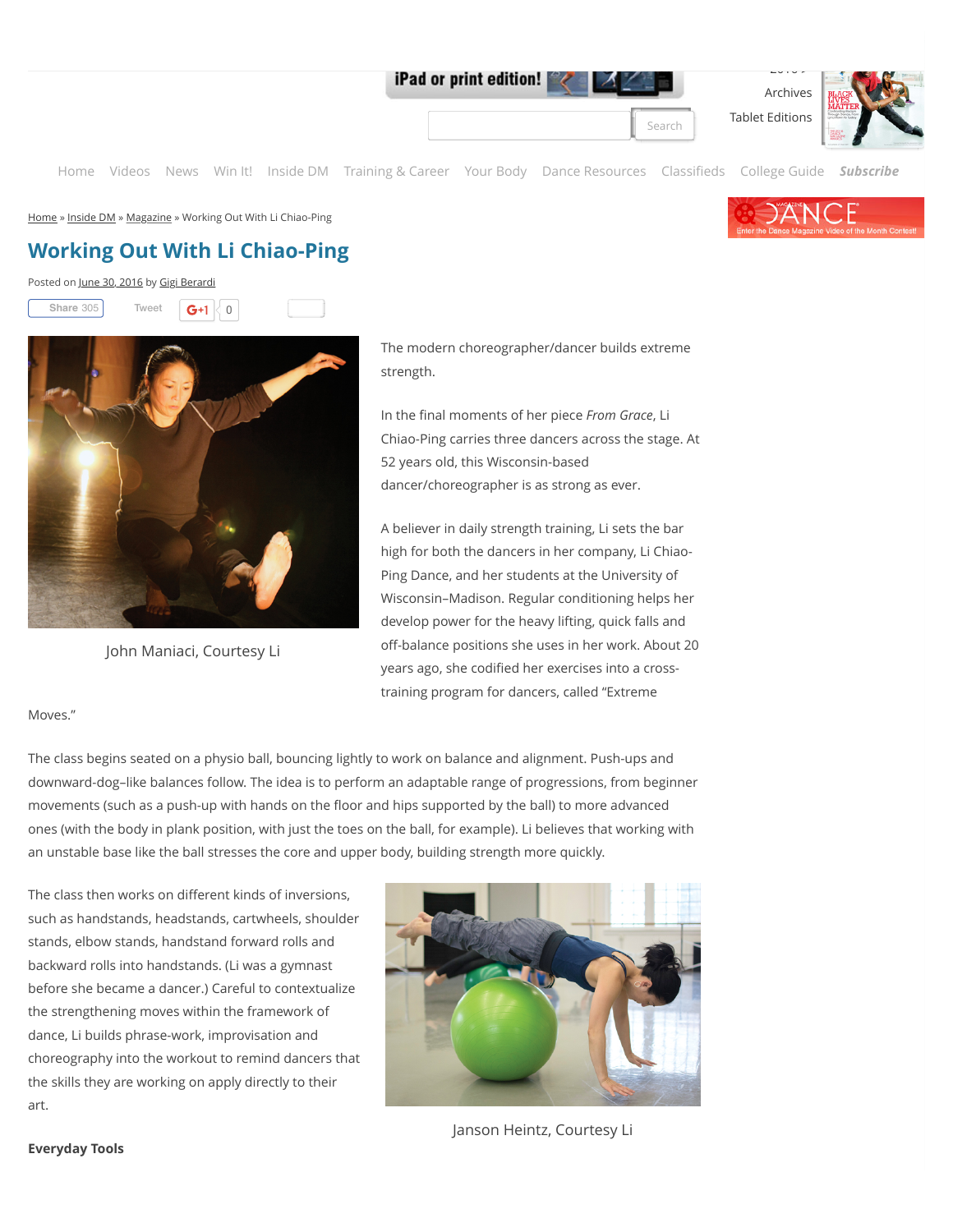"You can use almost anything—cans of soup, one-

gallon jugs of water—for weights and resistance. A towel or bedsheet works great for strengthening the arch of the foot."

## **Nutrition Strategies**



Thinkstock (3)

**Pre-performance soup:** "Having hot soup a couple hours before a show helps me feel grounded but not too full."

**Vegetarian compromise:** "Dinner is usually rice, tofu and vegetables like broccoli, kale, Brussels sprouts, green beans or asparagus. I am mostly vegetarian, but if I crave meat or fish, I eat it. The protein is especially important for strength training."

**Energy food:** "I fuel up with whole grains (pasta, rice, breads) for long-term energy. I also try to keep nuts, trail mix, granola-type bars or other snacks in my bag."

**Micronutrients:** "I sometimes add Emergen-C to my water or tea as an extra precaution. I also eat bananas and other potassium-rich foods."





**Hydration:** "When I'm performing a lot, I have a sports drink to restore electrolytes."

**More than fuel:** "My mother gave me a more mystical sense of food. When my foot was badly injured, she prepared frog legs for me so that I could jump again."

**RELATED**



Listening to Your Body In "Inside DM"



Talking with Twyla In "Inside DM"



Big, Bad Habits In "In Training"

## **LEAVE A COMMENT**

Enter your comment here...